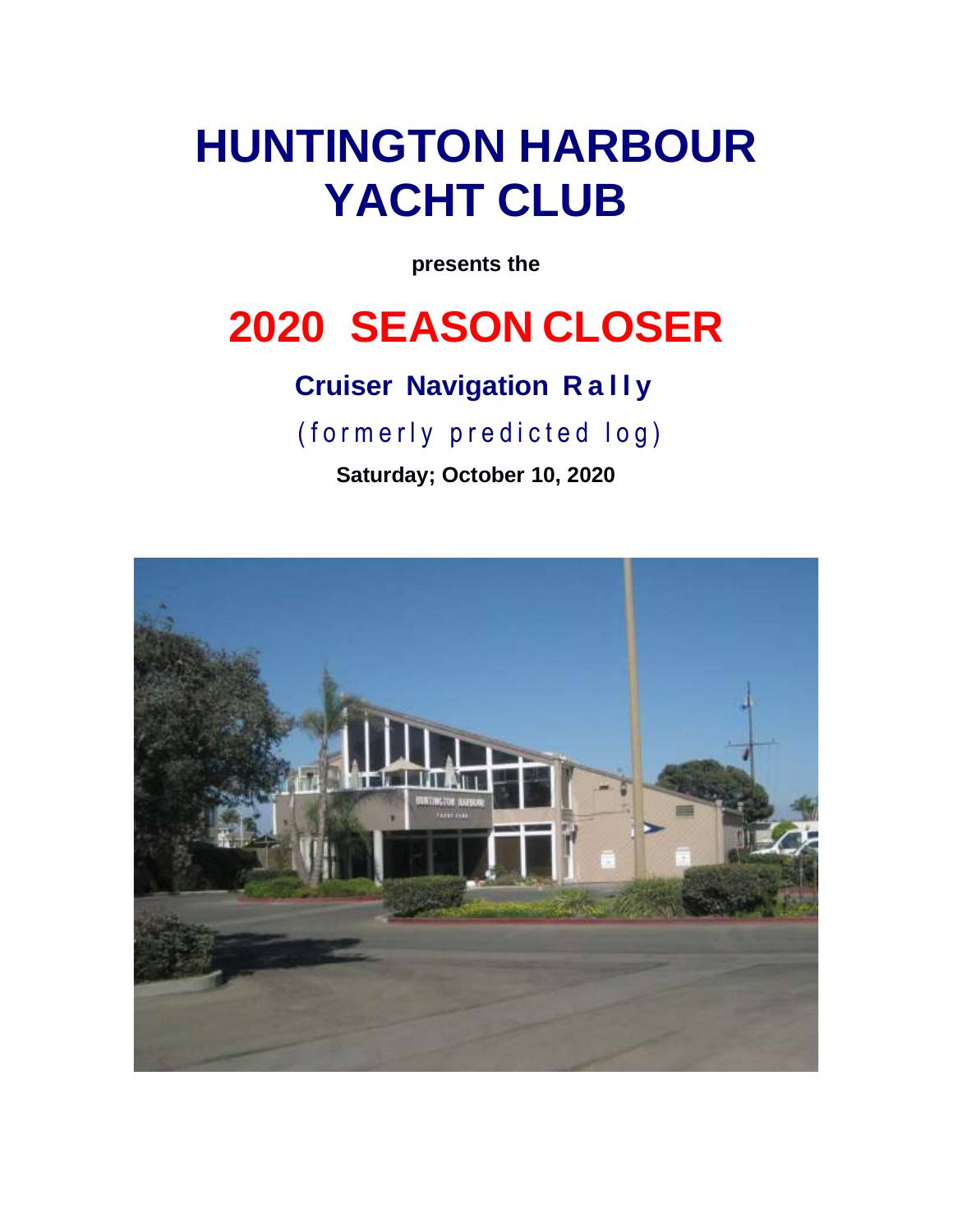## **SEASON CLOSER**

#### **Hosted By**

### **HUNTINGTON HARBOUR YACHT CLUB**

Saturday - October 10, 2020

|                                                     | Sponsored by: ------------ Huntington Harbour Yacht Club                                                                                                                              |
|-----------------------------------------------------|---------------------------------------------------------------------------------------------------------------------------------------------------------------------------------------|
| Sanctioned by: ------------ SCCA & NACA             |                                                                                                                                                                                       |
|                                                     | Eligibility: ------------------- All members of SCCA member clubs per SCCA Rules.                                                                                                     |
|                                                     | Points for: ---------------- SCCA Fall Series, Top Ten, Bathke, Bobrick, Brugman,<br>Simonson Club Trophy, Lurie First-Year Racer, NACA                                               |
|                                                     | Trophies: ----------------- SCCA Season Closer Perpetual; Keeper Trophies in<br>accordance with SCCA rules.                                                                           |
|                                                     | Rules: --------------------- SCCA Cruiser Navigation Contest Rules online at:<br>http://socalcruiserassociation.org/images/master-<br>rulesandby-laws.pdf                             |
| Skipper's meeting: ----- None.                      |                                                                                                                                                                                       |
|                                                     | Workshop: --------------- Huntington Harbour YC, Wednesday Oct. 7 at 1900. We<br>will review the course and assist new rally skippers in<br>preparing their Log. Attendance optional. |
| Logs: ------------------------ Use attached form.   |                                                                                                                                                                                       |
| Log Submittal:                                      | Predicted: Prior to contest start, scan or take photo of<br>Predicted Log and email to twc741@gmail.com.                                                                              |
|                                                     | Actual: Before 1400 hours, send the Actual log to the<br>scorer Tom Collins. Scan or take a picture of the actual<br>log sheet and email to twc741@gmail.com.                         |
|                                                     | Contest committee: ----- Chairpersons: Bill and Ann McCormick at 626-375-4208.                                                                                                        |
|                                                     | Committee boat: -------- INAMORATA: Monitors VHF 71 for race communications<br>and VHF 16 for safety.                                                                                 |
|                                                     | Scorer: ----------------------Tom Collins - 818-383-6292.                                                                                                                             |
|                                                     | Observers: -----------------To be provided by skipper per SCCA Rules.                                                                                                                 |
|                                                     | Berthing: -------------------See "Reservations" page for details of berthing and dinner.                                                                                              |
|                                                     | Dinner & awards: -------Cocktails at 1830 followed by Dinner and awards at 1930.                                                                                                      |
| Dinner Dress: --------------Blazers (ties optional) |                                                                                                                                                                                       |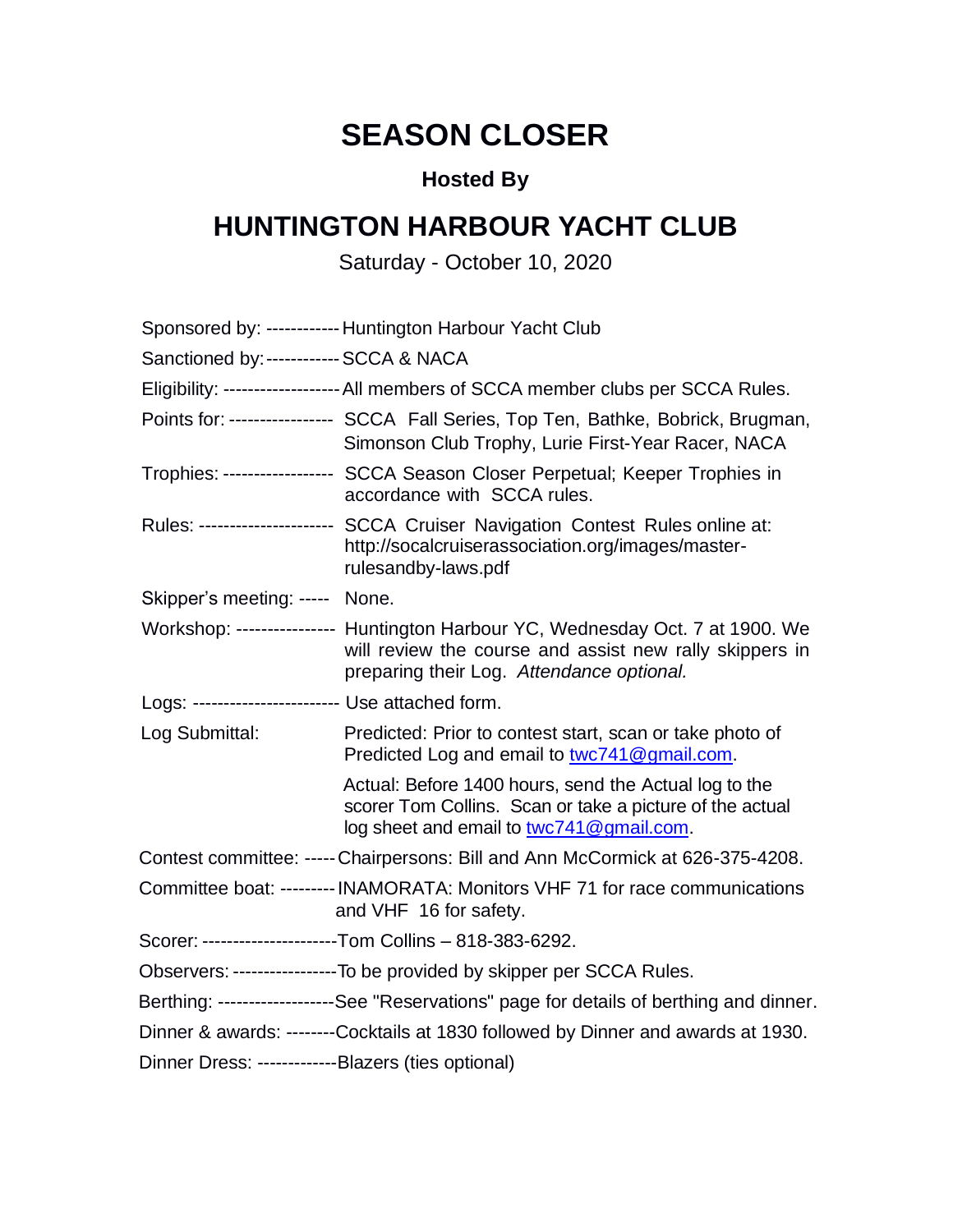### **Season Closer Cruiser Navigation Rally**

#### Hosted by…**Huntington Harbour Yacht club**

Saturday - October 10, 2020

#### **The Course**

| Start:            | SE Corner Seal Beach Municipal Pier                                       | 100 yards stbd     |
|-------------------|---------------------------------------------------------------------------|--------------------|
| CP <sub>1</sub> : | LB Breakwater E End Light FI G 6s 43ft 5M "1" HORN                        | 100 yards port     |
| $CP2$ :           | LB Breakwater W End Light FI R 2.5s 41ft 5M "2"                           | 75 yards port      |
| <b>WP1:</b>       | <b>Corner Middle Breakwater</b>                                           | 75 yards port      |
| CP3:              | While on a course to: Pier 400 Light "E" FI 4s 35ft 5M "E",               |                    |
|                   | range on: FI R 2.5s 42ft 4M "8" and FI 2.5s 15ft 5M"C"                    | 310 yards ahead    |
| <b>WP2:</b>       | NAVAL BASE MOLE Light "9" FI G 2.5s 26ft 5M "9"                           | 75 yards port      |
| CP4:              | Pier J Light "6" FI R 6s 30ft 5M "6"                                      | 100 yards port     |
| <b>WP3:</b>       | Pier J Light "4" FI R 4s 30ft 4M "4"                                      | 100 yards port     |
| WP4:              | Pier J Light "J" FI 4s 32ft 5M "J"                                        | 150 yards port     |
| <b>WP5:</b>       | Pier J Breakwater Light "3" FI G 2.5s 25ft 5M "3"                         | 200 yards port     |
| CP5:              | Buoy R "2" FI R 4s                                                        | 50 yards stbd      |
| WP6:              | Island Grissom E MARKER (LIGHTED)                                         | 75 yards port      |
| CP <sub>6</sub> : | Belmont Pier as a Range                                                   | 200-250 yards port |
| CP7:              | <b>Island Freeman Southeast MARKER (LIGHTED) HORN</b>                     | 100 yards stbd     |
| <b>WP7:</b>       | Island Chaffee Northernmost MARKER (Lt)                                   | 100 yards stbd     |
| Finish:           | Alamitos Bay W Jetty as a range FI G 2.5s 16ft 4M "1" BELL 300 yards port |                    |

#### **Notes & Rules:**

- 1. Start Time: Start at skipper's discretion so as to turn in logs before 1400 to the scorer.
- 2. Contest prepared using chart:  $18749 44$ <sup>th</sup> Ed. No handicap.
- 3. Official distance: 16.0 nautical miles (may vary depending on distance off the marks).
- 4. If ship traffic is observed a time out may be taken at any place on the course. Call time-in at the same place or return to last called mark and note on back of log.
- 5. Race communications: VHF 71.
- 6. All equipment aboard the vessel may be used including GPS, speed, chart plotters, etc., except that which is prohibited in item 7 below.
- 7. Use of the following data is prohibited: clock time or elapsed time from any source.
- 8. This contest allows an open log where during the rally the skipper may view all times that are recorded on the actual Log.
- 9. Skippers should announce: "Five minutes to start" on VHF-71 if other vessels are in the area.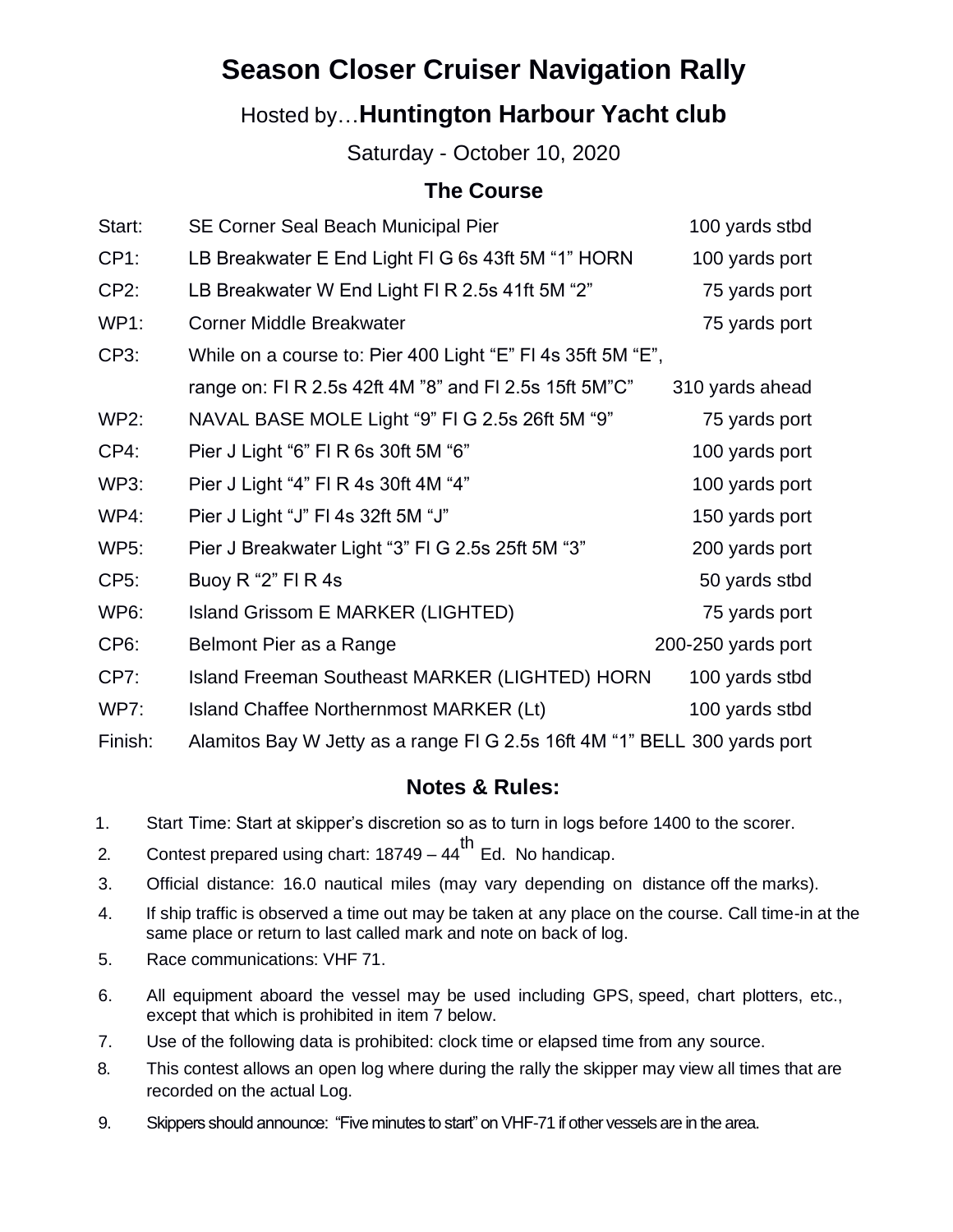### **RESERVATIONS**

### **SEASON CLOSER 2020**

Predicted Log / Cruiser Navigation Contest

Saturday; October 10, 2020

|             | Cellphone # ____________________________E-mail address: ________________________     |  |
|-------------|--------------------------------------------------------------------------------------|--|
|             |                                                                                      |  |
| Yacht club: |                                                                                      |  |
|             | Please reserve for ____ persons at the HHYC Season Closer awards dinner on Oct. 10.  |  |
|             | Please indicate dinner choice quantities: salmon_____ steak _____.                   |  |
|             | Cocktails at 1830, Dinner at 1930. Price: \$40 each, pay at the door.                |  |
|             | Please return this reservation by Friday, October 2, so we can plan for the dinners. |  |

*Copy, paste, and fill-in this form and e-mail to Bill McCormick at seament4@aol.com*

*(Highlight area to be copied, Hold Ctrl, press "C", then click on e-mail text area and hold Ctrl, press "V")*

If slip is needed at HHYC, please also include boat length and beam and contact Bill McCormick directly at 626-375-4208 as soon as possible to ensure availability